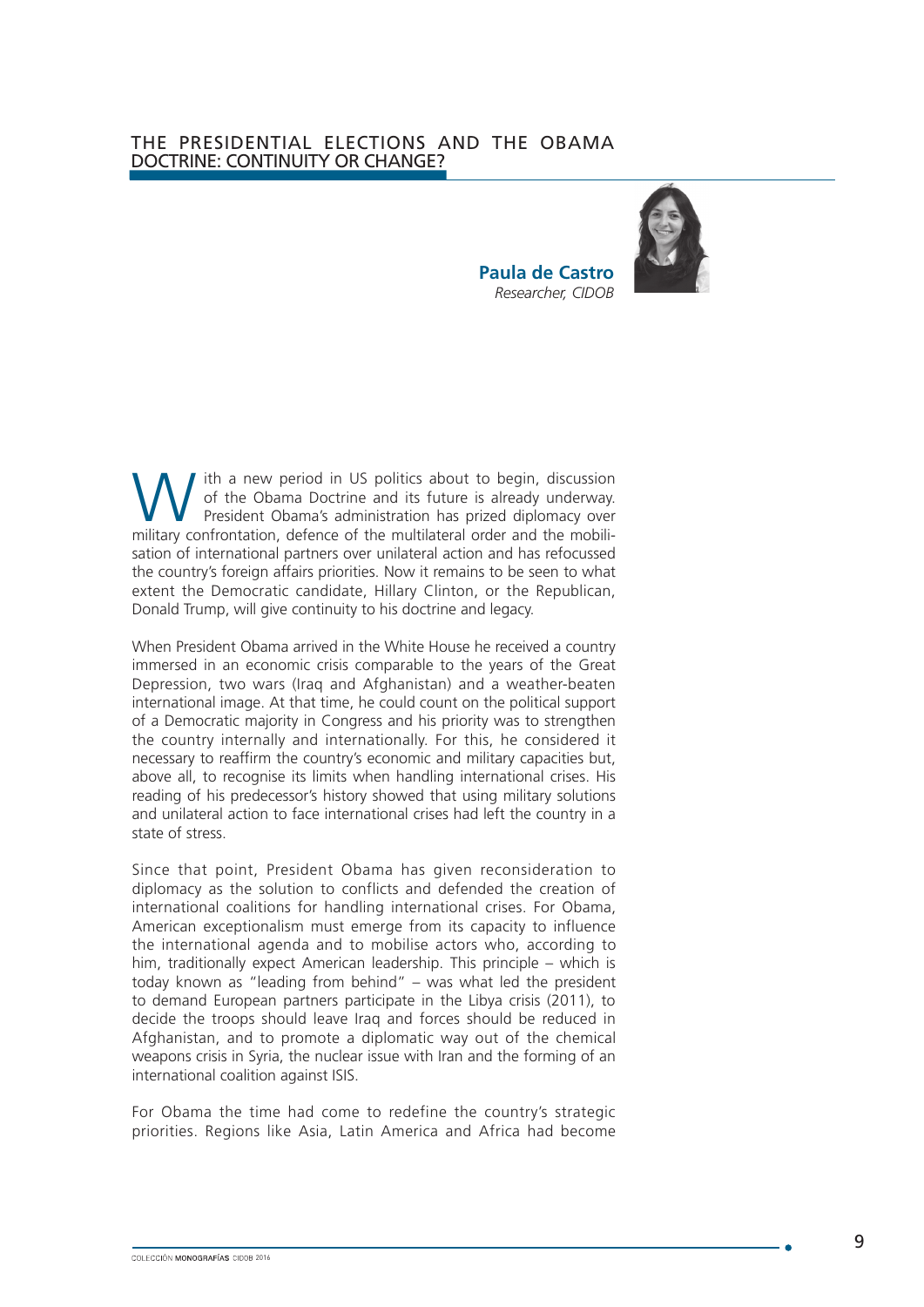synonymous with the future, but little had been invested in them by comparison with the conflict regions in the Middle East. For this reason, during his administration President Obama began the normalisation of relations with Cuba and sought to shore up relations with Asia through the Trans-Pacific Partnership (TPP).

These principles, which are today becoming known as the Obama Doctrine, are the same that cost him support at home. For his detractors, the idea of an America that "leads from behind" is a role that is unfit for a global power like the United States. In their opinion, each time he apologised to the international community and avoided the military option when the red lines had already been drawn – such as in the case of Libya – Obama eroded the country's credibility. These criticisms grew when President Obama lost Congress (2011) and the Senate (2014) to the Republican Party. Since then, ideology has been favoured over consensus, producing blockage of international laws and treaties, increased Supreme Court interference and more executive orders.

With the new presidency upon us, Hillary Clinton seems the most likely to maintain the Obama vision and legacy, although with marked differences. The Clinton formula echoes the defence of the multilateral international system and diplomacy as instruments of conflict resolution, but the military option seems less disposable. Her willingness to support the military intervention in Iraq (2003), her defence of military intervention in Libya (2011) and in Syria (2013), and her announcement that a firm hand would be shown with Iran if it did not comply with what was agreed in the nuclear agreement are proof of this.

Though Clinton has defended Obama's tilt towards Asia and taken an active role in the negotiations of the TPP as secretary of state, it is an open question as to whether, as president, she would give continuity to Obama's vision in the region. In fact, she has already cast doubt over continuing with the trade agreement with the Pacific partners. But Clinton has announced her desire to continue with other Obama initiatives such as the normalisation of relations with Cuba, the consideration of climate change as a risk to national security, the closure of Guantanamo and the fight against ISIS with international support.

While Clinton could represent continuity with the Obama Doctrine, Trump would be a definite break. For the Republican candidate, diplomacy and defence of the multilateral order must be subservient to more emphatic instruments such as unilateral action, economic sanctions, military intervention and the counterterrorist practices of the Bush era. Trump makes a clear defence in his programme of remilitarisation in Asia and the Middle East. In Asia, he intends to win a negotiating position for the United States against China and North Korea, in particular since the confirmation of the latter›s nuclear tests. In Syria, he would be prepared to negotiate an alliance with Russia in its fight against ISIS.

In his programme, Trump considers it necessary to realign the international alliances forged in recent years by President Obama. He points, above all, to those related with the nuclear deal with Iran, the trade agreement with Asia and the alliance with Japan and South Korea

THE PRESIDENTIAL ELECTIONS AND THE OBAMA DOCTRINE: CONTINUITY OR CHANGE?